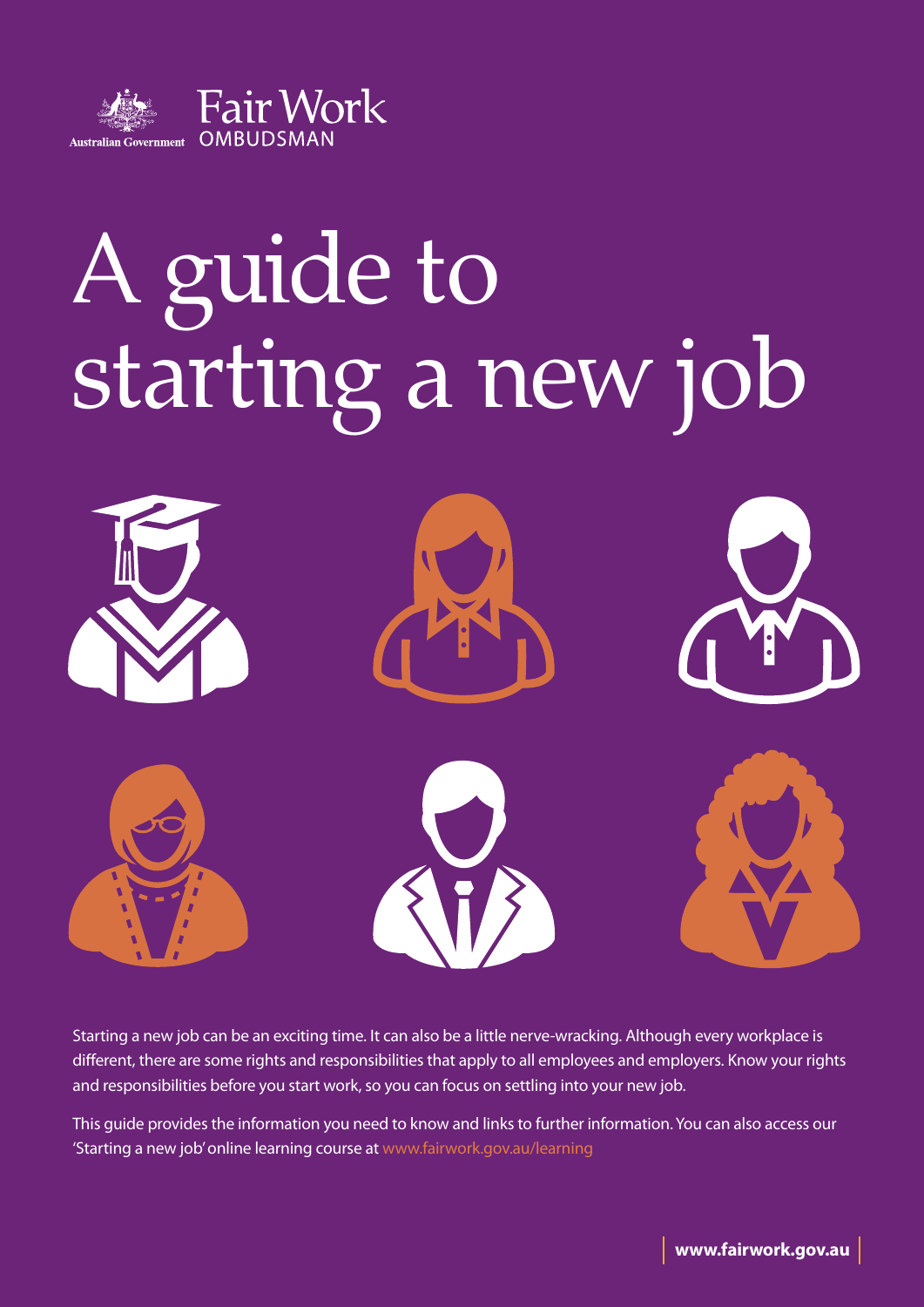

Most employers and employees in Australia are covered by the *Fair Work Act 2009* (the FW Act). The FW Act sets out your workplace rights and obligations. Before starting a new job make sure you know the answers to these important questions:

#### **What are the National Employment Standards?**

The FW Act contains the National Employment Standards or 'NES'. The NES are the minimum standards of employment and cover:

- **1.** *Maximum weekly hours* 38 hours per week, plus reasonable additional hours
- **2.** *Requests for flexible working arrangements* certain employees can request a change in their working arrangements
- **3.** *Parental leave* up to 12 months unpaid leave per employee, as well as the right to request an additional 12 months leave
- **4.** *Annual leave* four weeks paid leave per year, plus an additional week for some shiftworkers
- **5.** *Personal/carer's leave and compassionate leave* – up to 10 days per year paid personal/carer's leave (sometimes called sick leave), two days unpaid carer's leave and two days compassionate leave (unpaid for casuals) as required
- **6.** *Community service leave* unpaid leave for voluntary emergency management activities and leave for jury service
- **7.** *Long service leave* paid leave for employees who have been with the same employer for a long time
- **8.** *Public holidays* an entitlement to a day off on a public holiday, unless reasonably requested to work
- **9.** *Notice of termination and redundancy pay* up to five weeks notice of termination and up to 16 weeks redundancy pay
- **10.** *Fair Work Information Statement* a document that must be provided to all new employees.

For more information about the NES go to www.fairwork.gov.au/nes



#### **Am I full-time, part-time or casual?**

Your type of employment will affect your hours of work, your rate of pay and some of your entitlements. You should ask your employer what your employment type will be before you start your new job.

- **Full-time employees** work 38 hours per week, plus reasonable additional hours.
- **Part-time employees** work less than 38 hours per week. These employees work a regular pattern of hours which are usually recorded in writing. Part-time employees get entitlements such as annual leave and personal/carer's leave on a pro-rata basis – this means that it is based on how many ordinary hours they work.
- **Casual employees** usually aren't guaranteed a certain number of hours each week. They usually get a casual loading (an extra percentage added to their rate of pay) instead of entitlements like paid personal/ carer's leave or annual leave, a paid day off on a public holiday or redundancy pay.

You could also be either a fixed term employee and/or a junior employee. Ask your employer if you're not sure.

- **Fixed term employees** are engaged for a specified period of time, task or season. For example, a fixed term employee may be used to cover a parental leave absence or to work on a particular project. Fixed term employees can be full-time, part-time or casual.
- **Junior employees** are under 21 years of age. Junior employees generally get the same entitlements as adult employees but often get a lower rate of pay based on their age.

For more information on the different types of employment go to www.fairwork.gov.au/employment



#### **What award or agreement covers my employment?**

Your new job is likely be covered by an award or enterprise agreement. These are legal documents that provide entitlements such as rates of pay and breaks.

#### *Awards*

An award automatically applies to employers and employees working in an industry or occupation. To find the award that applies to your new job go to www.fairwork.gov.au/awards

#### *Enterprise agreements*

An agreement sets out the terms and conditions of employment between a group of employees and one or more employers. For an enterprise agreement to apply to your employment it needs to have been approved by the Fair Work Commission.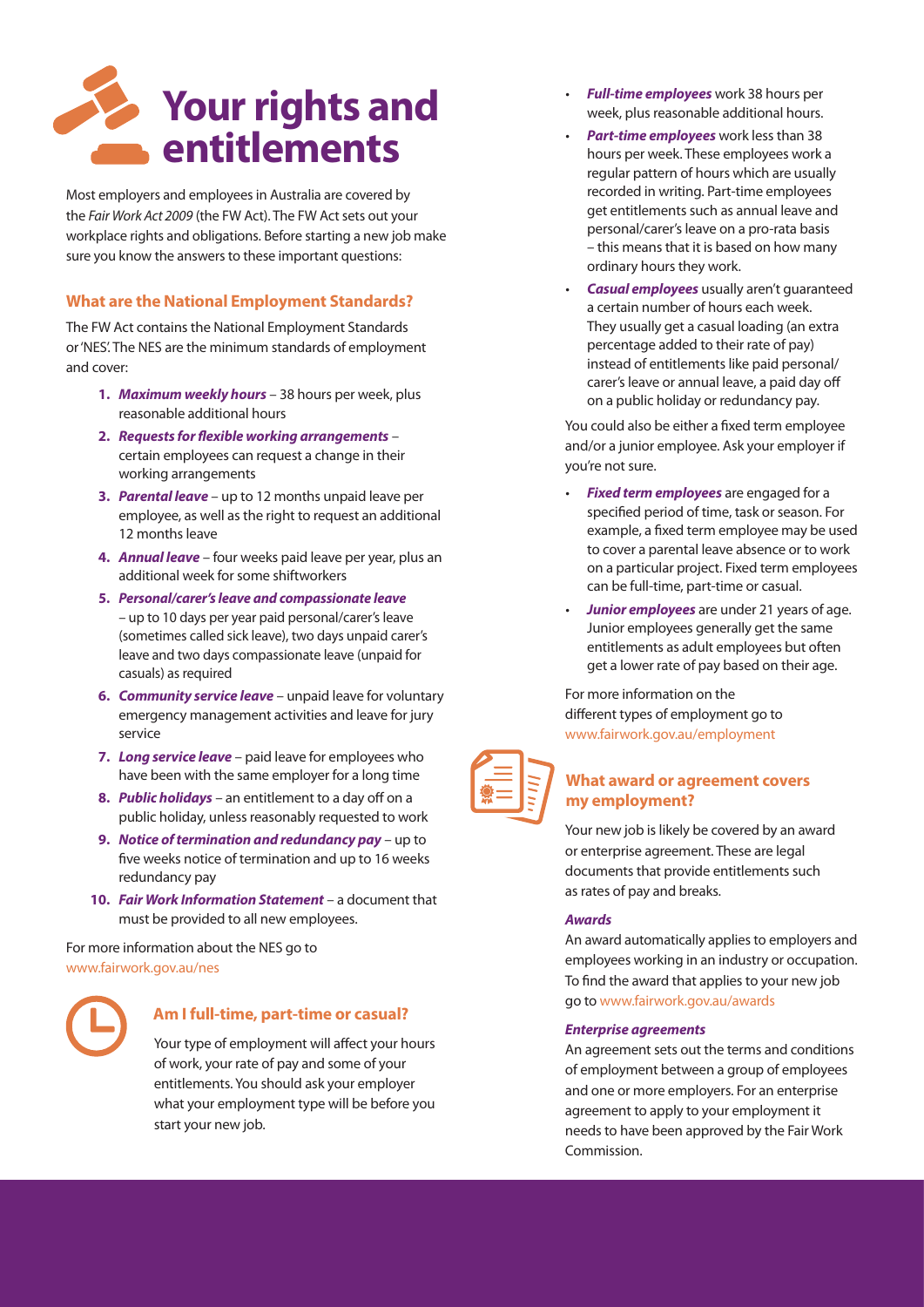An agreement will generally override any award that would otherwise apply, although it does need to meet the minimum wage provided in the award.

For information on agreements, or to search for the agreement that applies in your workplace, visit www.fwc.gov.au

#### *Award/Agreement free employees*

Some jobs will not be covered by an award or enterprise agreement. Employees in these types of jobs are award/agreement free but are still entitled to the National Minimum Wage and the NES.



#### **What should I be paid?**

You must be paid at least the minimum wage in your award or agreement. If you're award/ agreement free you must be paid at least the National Minimum Wage.

Wages may be paid by cash, cheque or electronic funds transfer to your bank account (EFT).

Rates of pay in awards and agreements will depend on your duties, age, experience and qualifications. If your duties change, you may get a different rate of pay.

Minimum rates of pay usually increase on 1 July each year.

| _______ |  |
|---------|--|
|         |  |

#### **What about taxation and superannuation?**

In most cases, your employer should deduct tax from your wages. Paying 'cash in hand' without deducting tax is illegal.

If you earn over a certain amount each month, your employer is also required to pay superannuation for you. Superannuation is paid in addition to your minimum wage; your employer cannot deduct it from your wages.

The Australian Tax Office (ATO) can provide you with more information about taxation and superannuation at www.ato.gov.au



#### **What paperwork should I get?**

You should get a pay slip from your employer no later than one day after pay day. Your employer should also be keeping records about your employment including details about your pay, hours of work, leave entitlements and any agreements that you've made such as an individual flexibility agreement.



#### **Do I have to complete a probation period?**

Some employers will put new employees on a probation period to make sure they're suited to the job. Employees on probation should still be paid the correct minimum wage and get their NES entitlements, including notice of termination if the employer decides to end their employment.



#### **What should I watch out for?**

- **Sham contracting:** your employer should not engage you as an independent contractor to avoid paying your entitlements when you're actually an employee.
- **Goods or services instead of pay:** you should be paid at least your minimum wage for all hours that you work. You shouldn't get things like food or clothes instead of your wages.
- *Deductions:* your employer can only take money out of your pay in limited circumstances. Your employer cannot take money out of your pay for breakages, till shortages or customers who don't pay.
- • *Adverse action and discrimination:* your employer shouldn't take adverse action against you for exercising your workplace rights (eg. taking leave under the NES) or for a discriminatory reason such as pregnancy, age or religion. Adverse action can include things like your employer ending your employment or cutting your shifts.

For more information on your workplace rights check out the factsheets available at www.fairwork.gov.au/factsheets

#### **Tailored advice from your union**

Unions represent employees in the workplace. Unions can provide their members with information, advice and support. For information about union membership and advice and assistance on workplace issues please visit the Australian Council of Trade Unions at www.actu.org.au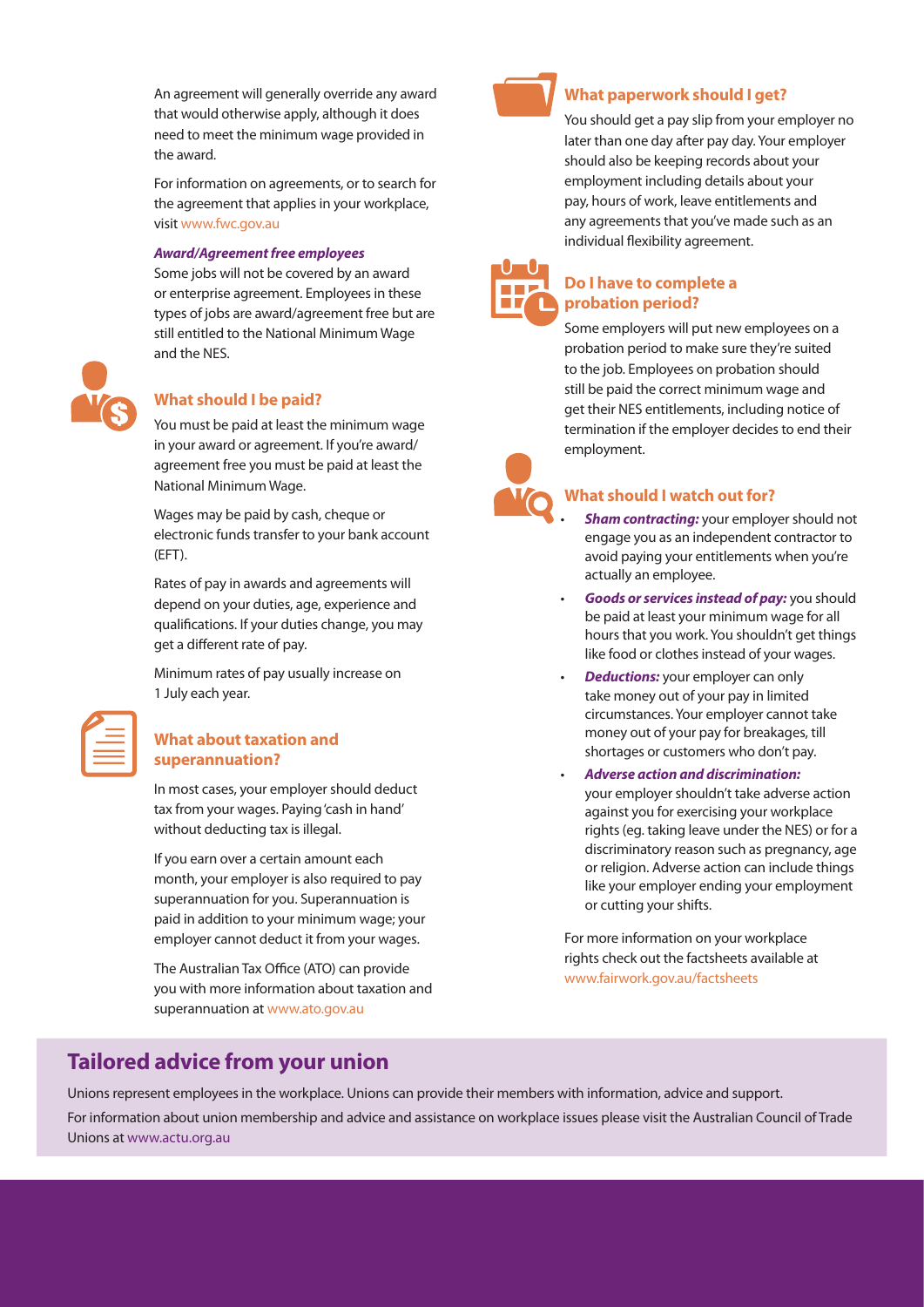

As an employee you'll have responsibilities to your employer. The work that you do will be helping your employer to run their business so you should make sure that you're working to the best of your ability. You should perform all the duties of your new job and comply with any lawful and reasonable directions that your employer gives you. You should also let your employer know if there is anything in the workplace that concerns you.

Make sure that you know about and follow the workplace's policies and procedures, including those that relate to a safe and healthy workplace. Part of contributing to a safe and healthy workplace is ensuring that you do not discriminate, bully or harass other employees or anyone else you interact with in your new role. You should also make sure that you don't reveal any confidential information about the business.

It will be important to your new employer that you are punctual and reliable. You should let your employer know as soon as possible if you can't make it to work. For example, if you're sick or have to care for someone who is sick. Find out your employer's preferred way of notifying them. For example, do you have to call them if you're sick or can you send a text message?

# **Your first day**

You'll need to remember a lot of new things on your first day. Don't be afraid to ask questions to try and find out what you can before you start.

- **Work location** where you were interviewed might not be where you'll be working, so check where you need to go on your first day
- **Supervisor** make sure you know who you need to talk to when you arrive on your first day
- **Hours of work** know when you need to arrive on the first day and what hours you'll work
- **Travel arrangements** in some industries your employer will provide you with transport to work; otherwise you should work out how you'll get to work and how long it will take
- **Dress code** find out what you should wear. If the business has a uniform you should make arrangements to collect this
- Facilities find out if the business has a kitchen or meals area and what facilities are available for you to prepare or buy your meals
- Your duties find out what type of tasks you'll be doing
- Paperwork you'll generally need to fill in forms about taxation and superannuation, provide your employer with your bank details and you might also need to sign a contract, a confidentiality agreement or other documents
- Workplace policies find out what the policies and procedures are in your new workplace. These can cover things like social media use, public holidays and sick leave procedures.

#### **Be MoneySmart**

Now that you're earning money you want to be smart about what you do with it.

The Australian Securities and Investments Commission (ASIC) have free Be MoneySmart online training modules to help apprentices and VET school students manage their money and learn skills that will help them in the future.

For more information refer to their website atwww.moneysmart.gov.au/teaching/teaching-resources/teaching-resources-for-vet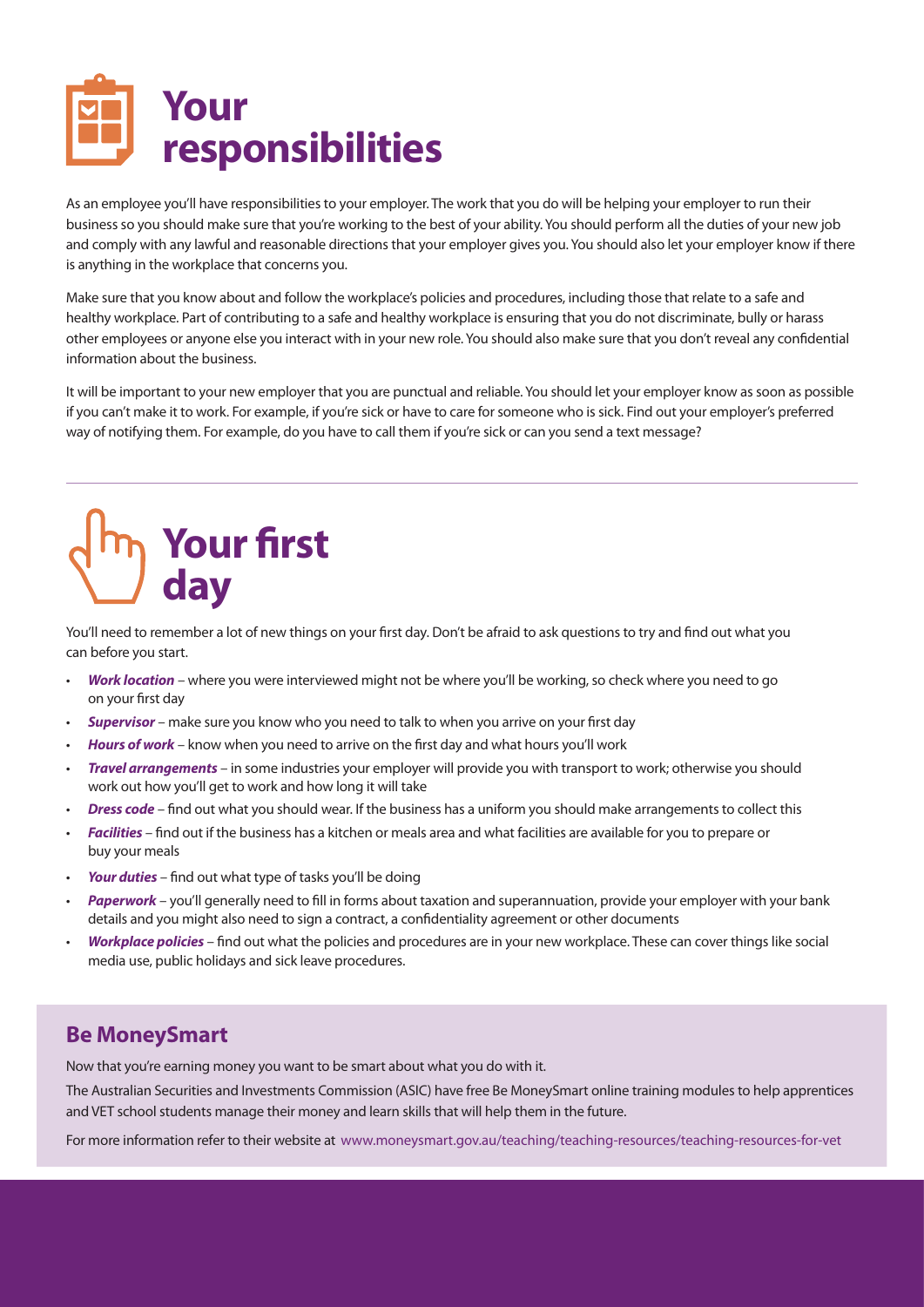

Even in the best workplaces there may be times when issues arise. Sometimes they will be minor and will be easily resolved, but sometimes the situation will be more complex. Although it can be difficult, it's important that you try to deal with any issues straight away, otherwise they can get worse.

As soon as you can, you should speak with your employer about the issue. If you're unsure about how to start this conversation you should look at our free 'Difficult conversations in the workplace - employee course' in our Online Learning Centre at www.fairwork.gov.au/learning

You need to be prepared to work with your employer to resolve an issue. Remember that they also need to consider other employees.

If you take a flexible and practical approach to resolving the issue, you and your employer should be able to find the solution that best suits everyone involved.



When you start a new job you want to make the most of this opportunity. Be flexible and positive. If your employer has put you on a probation period, work with them to see how you're performing and how you can improve your work. Once you've finished your probation period, you can keep looking for ways to be a good employee. For example, you can use your initiative, organise and prioritise your work and look for better ways of doing things. Even once your probation period is finished you should continue working with your employer to improve your skills and knowledge. Keep learning on the job and remember there might also be formal training opportunities.

Everyone wants to work in a happy and productive workplace. Part of being a great employee is contributing to a positive workplace culture. You can do this by assisting other employees where appropriate and working cooperatively with your team.

You should also think about the way that you work with your employer. If you show your employer that you are a trustworthy employee and build a good working relationship, it will be easier to talk to them about work and any issues that arise.

There are a number of skills that will help you to succeed in your new job. These include:

- • being a clear communicator
- working well in a team
- problem solving
- planning and organising your work
- • working independently
- • learning and developing new skills
- • using relevant technology
- • showing initiative and contributing.

You can improve some of these skills by completing our 'Starting a new job' online learning course at www.fairwork.gov.au/learning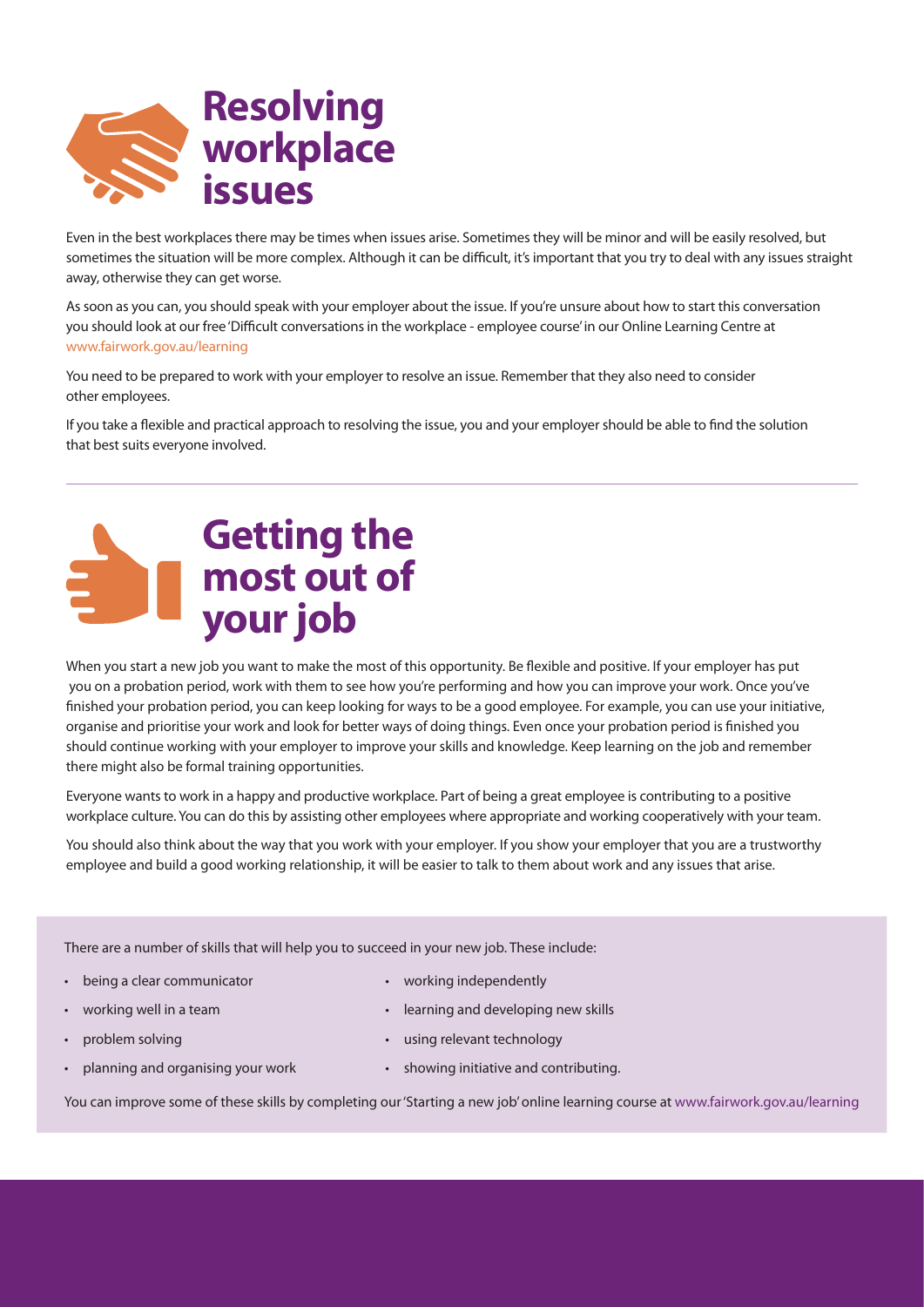This worksheet will help you make sure you have all the information you need when starting a new job.

If you're not sure of the answer, speak to your new boss or contact the Fair Work Infoline on 13 13 94.

# **First day**

Where do you need to go on your first day?

What time do you start on your first day?

Who do you need to report to on your first day?



# **Paperwork**

Have you signed and completed all of the paperwork you need to give your employer?

- $\square$  Letter of offer/employment contract
- $\Box$  Tax File Number declaration form
- $\square$  Superannuation choice form

The ATO can provide you with more information about taxation and superannuation at www.ato.gov.au

 $\Box$  Other (eg. deductions, policies):

What information do you need to take on your first day?

- $\square$  Bank account details
- $\square$  Tax file number
- $\square$  Licences (eg. drivers licence, RSA)
- $\square$  Passport and visa (if you're visiting and working in Australia)
- $\Box$  Proof of age (if you're under 21)
- $\Box$  Qualifications and/or school records
- $\square$  Apprenticeship or traineeship papers
- $\square$  Emergency contact details
- □ Other:



## **Uniform**

Do you have to wear a uniform for work?

- $\Box$  Yes, my employer has already provided it/will provide it on my first day
- $\Box$  Yes, I need to buy the uniform
- $\Box$  No, but I understand the dress code



# **Tools**

Do you need tools for work?

- $\square$  Yes, my employer has already provided them/will give them to me on my first day
- $\Box$  Yes, I need to bring/buy my own tools
- $\square$  N/A

# **Award/Agreement**

What's your award/agreement?

 $\Box$  My award/agreement is:

#### $\square$  I am award/agreement free

To find out more about awards go to: www.fairwork.gov.au/awards

# **Employment type**

Are you full time, part time or casual?

- $\Box$  Full-time
- $\square$  Part-time
- $\square$  Casual
- Are you ongoing (permanent) or fixed term?
- $\Box$  Ongoing (permanent)
- $\Box$  Fixed term
- Are you a junior and/or an apprentice/trainee?
- $\square$  Junior
- $\square$  Apprentice/trainee
- $\square$  N/A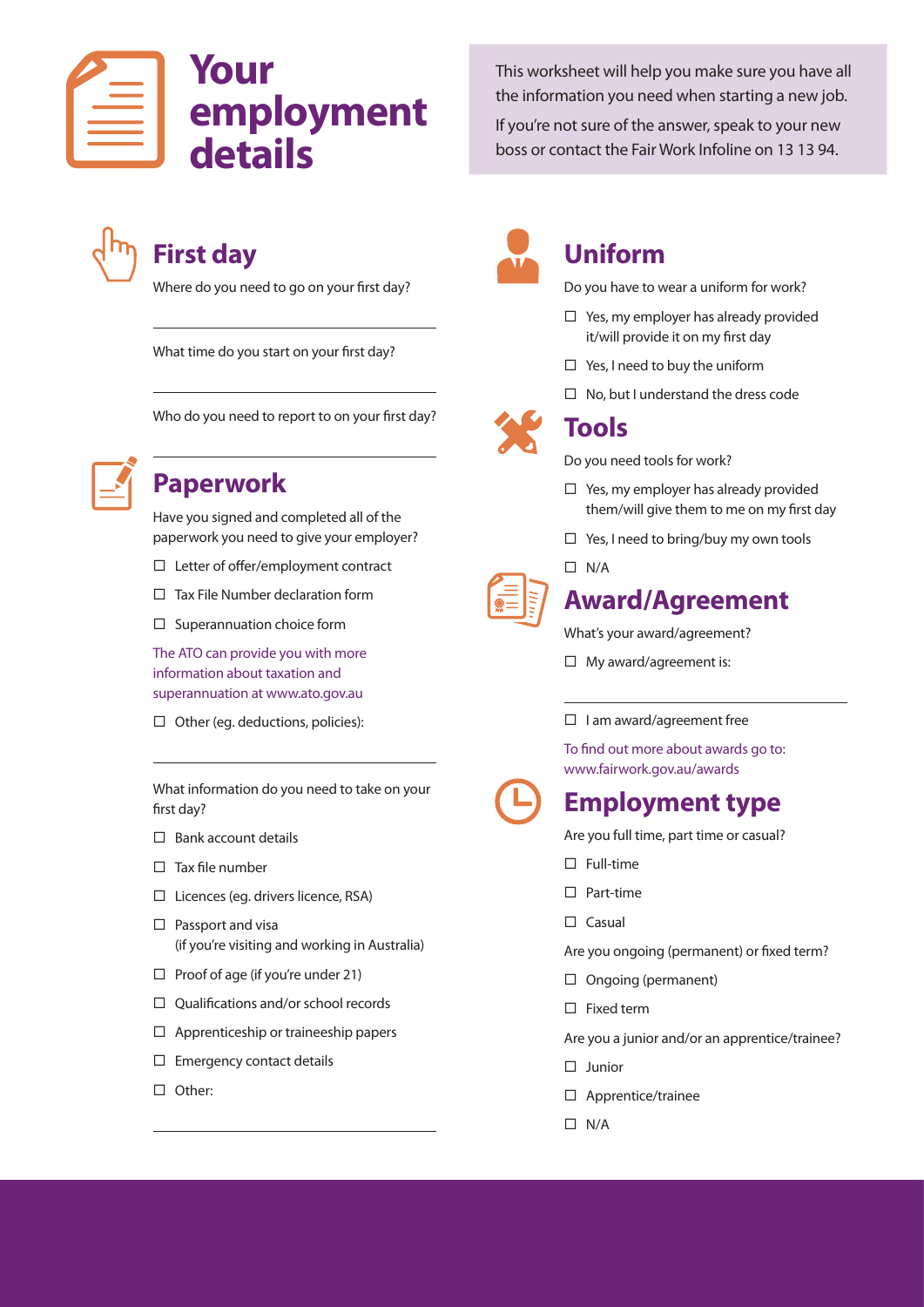

# **Probation**

Do you have to complete a probation period?

 $\Box$  Yes, my probation period is from:

\_\_\_\_\_\_\_\_\_\_\_\_\_\_\_\_\_to\_\_\_\_\_\_\_\_\_\_\_\_\_\_\_\_\_\_

 $\square$  No, I do not have a probation period



### **Duties**

Do you know what your main duties will be?

- ¨ Yes
- $\square$  No, I need to follow this up with my employer



# **Pay**

What is your base rate of pay?

My rate of pay is  $\zeta$ 

How you will be paid?

- $\square$  Direct deposit/EFT
- $\square$  Cheque
- $\square$  Cash

How often will you be paid?

- □ Weekly
- $\square$  Fortnightly
- □ Monthly

How will you be given your payslip?

- $\square$  Hard copy
- $\square$  Email
- $\Box$  Mail
- $\square$  Other:



#### **Hours and shifts**

What are the minimum hours you will work each week?

□ \_\_\_\_\_\_\_\_\_\_\_\_\_\_\_ hours per week

Do you know what your roster will be?

- □ Yes
- $\square$  No, I need to follow this up with my employer



# **Meal and rest breaks**

What meal and rest breaks are you entitled to?

**Tip:** It's a good idea to keep your own diary to record:

- the dates you worked
- the time you started and finished
- your break times
- the name of your supervisor on your shift
- any leave you take.



# **Fair Work Information Statement**

Have you received a Fair Work Information Statement from your employer?

 $\Pi$  Yes

 $\Box$  No, I need to follow this up with my employer

# **Leave**

Do you know what leave you're entitled to? Select those that apply to you:

- $\square$  Annual leave
- $\square$  Personal/carer's leave
- $\square$  Compassionate leave
- $\square$  Community service leave

# **Things to find out on your first day at work**

- $\square$  Anything that I haven't been able to answer above!
- $\square$  Where should I store my personal items?
- $\Box$  What do I do if there is an emergency?
- $\square$  What are the rules about making personal calls, using social media, or having visitors at work?
- $\Box$  Who should I contact if I'm sick or running late?
- $\square$  Who should I ask if I have questions about my job?

#### **Find out more**

For more information about starting a new job, see our 'Starting a new job' online learning course at www.fairwork.gov.au/learning